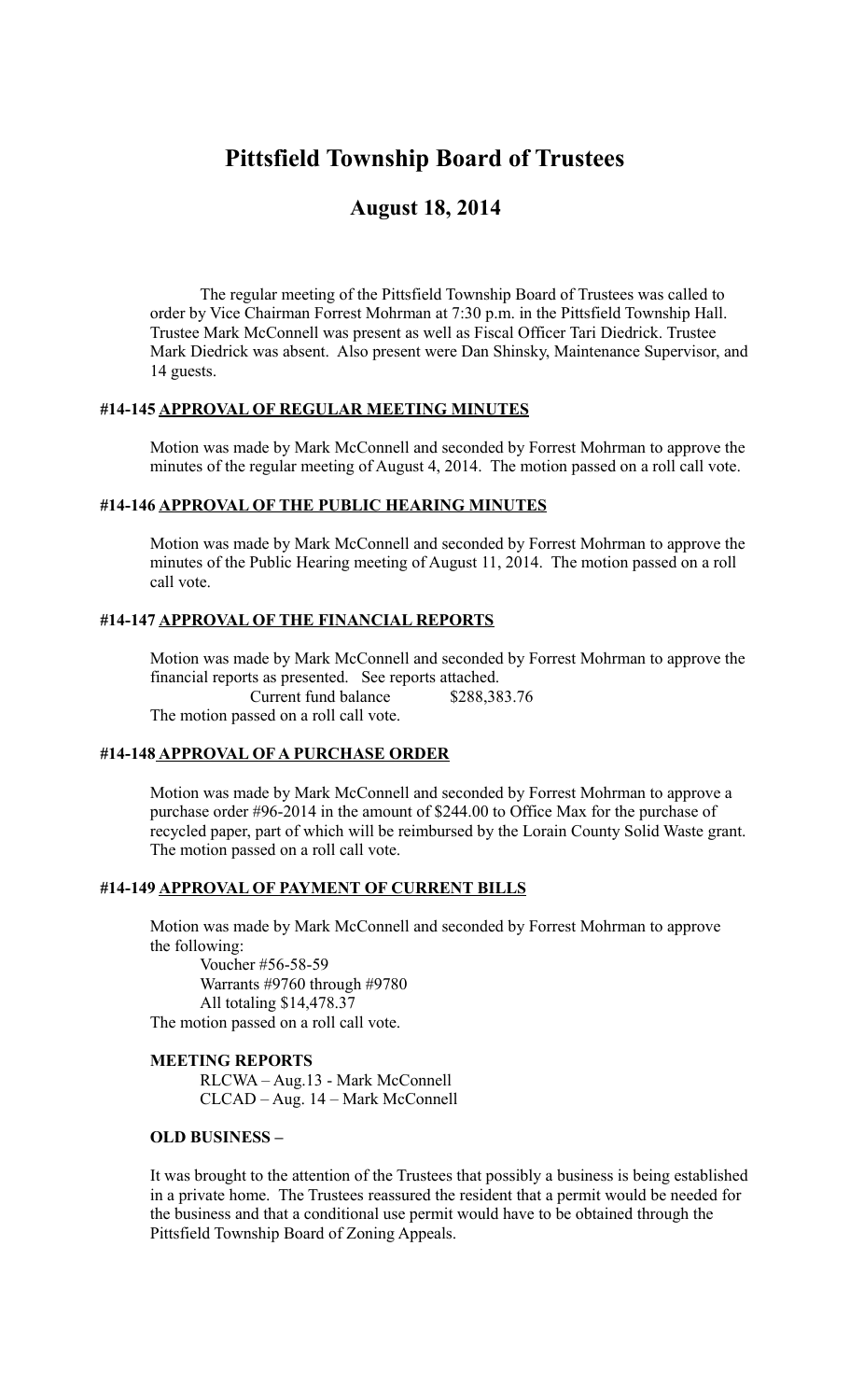#### **NEW BUSINESS**

All were reminded that Dumpster Day is scheduled for September 6, 2014. Postcards will be sent to residents.

Forrest Mohrman presented a letter from the EPA stating their concern regarding the zoning changes recently made by Pittsfield Township. The EPA stated that the recent amendment about sewage management was in conflict with Ohio Revised Code. Discussion followed.

#### #**14-150 APPROVAL TO FORWARD THE EPA LETTER TO PROSECUTING ATTORNEY GERALD INNES FOR HIS RESPONSE**

Motion was made by Mark McConnell and seconded by Forrest Mohrman to approve the forwarding of the EPA letter dated August 18, 2014 to Prosecuting Attorney Gerald Innes for his response. The motion passed on a roll call vote.

Mark McConnell stated that the Ohio Department of Health is proposing changes to home sewage regulations. Their proposals are currently available for public comment before the regulations are officially approved.

#### #**14-151 APPROVAL OF A PURCHASE ORDER IN THE AMOUNT OF \$2,000.00 TO HARRISON FORD FOR REPAIRS TO THE ONE-TON TRUCK**

Motion was made by Mark McConnell and seconded by Forrest Mohrman to approve a purchase order in the amount of \$2,000.00 to Harrison Ford for repairs to the one-ton truck. The motion passed on a roll call vote.

#### **#14-152 APPROVAL TO FILE APPLICATION TO OPWC FOR 2015 ROAD WORK FOR THE RESURFACING OF WHITNEY ROAD BETWEEN QUARRY ROAD AND PITTS ROAD**

Motion was made by Mark McConnell and seconded by Forrest Mohrman to approve the filing of an application to OPWC for 2015 road work for the resurfacing of Whitney Road between Quarry Road and Pitts Road. The motion passed on a roll call vote.

#### **#14-153 APPROVAL TO APPOINT MARK DIEDRICK AS THE CONTACT PERSON FOR THE OPWC PROJECT**

Motion was made by Mark McConnell and seconded by Forrest Mohrman to approve a resolution authorizing Mark Diedrick, Trustee, to prepare and submit an application to participate in the Ohio Public Works Commission State Capital Improvement and/or Local Transportation Improvement Program(s) and to execute contracts as required. The motion passed on a voice vote.

## **ROAD AND MAINTENANCE REPORT –**

Mark McConnell reported that repairs have been made to Pitts Road south of Hughes Road due to a culvert problem.